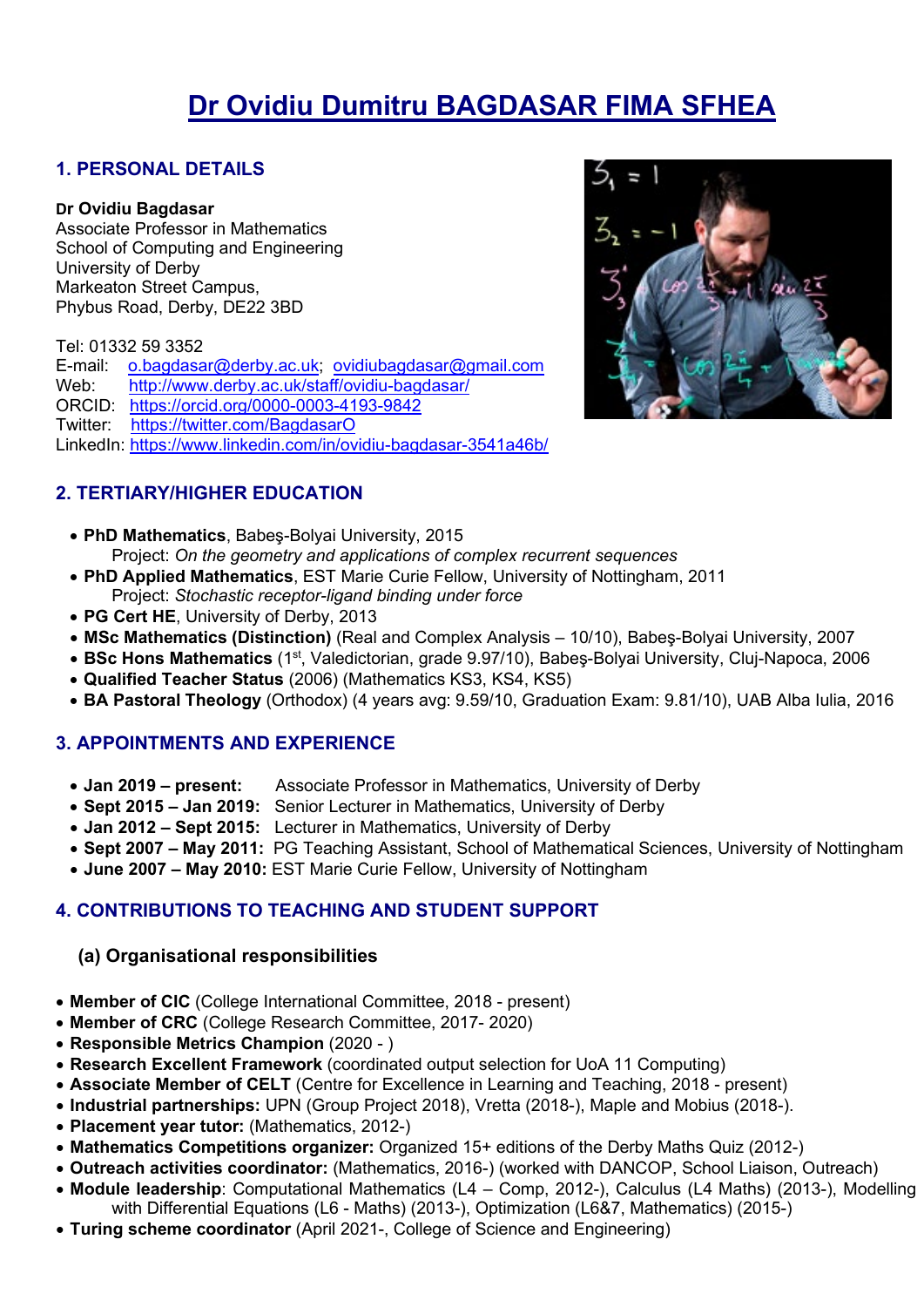#### • **Erasmus/International activities Departmental coordinator** (Electronics, Computing and Maths)

- a) New academic partnerships
	- Romania
		- o Babes-Bolyai University (MoU, visits, research, Erasmus)
		- o Polytechnic University of Bucharest (Erasmus, research)
		- o "1 Decembrie 1918" University of Alba Iulia (MoU, research grants, conferences, Erasmus)
		- o West University of Timisoara (Erasmus)
		- o Alexandru Ioan Cuza University of Iasi (staff visits, joint research, conferences)
	- Turkey (Bogazici Erasmus, Nevsehir Erasmus, staff visits, research grants)
	- Slovenia (Maribor), Moldova (Khisinev), Portugal (Beira Interior)
	- China (Anhui First Erasmus ICM KA107 partnership at Derby)
	- Italy (Calabria and Catania Erasmus, Bolzano Turing)
	- India (Jadavpur and Alagappa University MoU, joint research, visits and Turing scheme)
	- Thailand (KMUTT and RMUTT in Bangkok, research visits, conferences, Turing scheme)
- b) Prepared documentation for Erasmus ICM mobility with partners in **China,** India, Vietnam, Laos, etc
- c) Supported several UoD academics and students to travel abroad with Erasmus
- d) Hosted more than 15 Erasmus visitors, who taught mini courses to Derby students

#### **(b) Contributions to teaching materials**

- Redesigned several UG and PG modules, my focus being on e-assessment and interactive learning
- O. Bagdasar, *Concise Computer Mathematics: Tutorials on Theory and Problems* (22k downloads) SpringerBriefs in Computer Science, 2013<https://link.springer.com/book/10.1007/978-3-319-01751-8>
- Supervised numerous BSc and MSc dissertations

# **(c) Contributions to teaching innovation and student support**

- Numeracy Training courses with Vretta: This project increased pass rates from 85% to 89% in 2019-20 and 2020-21 (and to 98% for students who completed the training). The courses are deployed via Blackboard or the Library's Maths Skills page:<https://libguides.derby.ac.uk/maths/courses>
- With support from Vretta Inc, in 2020 I have developed and deployed online exams which are automatically generated, graded (with moderation), and provide full solutions and feedback. This practice has been praised by External Examiners and adopted by other colleagues in the department.
- Co-founder and member of the University of Derby Maths student society. In collaboration with the students we have designed the Maths@Derby brand, advertised through
	- **1. Website (blogs, events, videos):** <https://www.derbymathssociety.com/>
	- **2. YouTube:** [https://www.youtube.com/channel/UCYMmOAhcxSbIhhN062cdEfw.](https://www.youtube.com/channel/UCYMmOAhcxSbIhhN062cdEfw) We have interviewed students, Erasmus guests, and also the President of the IMA
	- **3. Twitter:** @DerbyMaths, @DerbyMathsSoc (which I promote through @BagdasarO).
- Black History Month OR Society Case studies:<https://bit.ly/3twdvNw>
- Social learning to enable effective online learning. I have refined note-taking techniques with live polls in Blackboard Collaborate and OneNote Notebook, and enabled peer-learning in MS Teams. Student blog<https://celt.wp.derby.ac.uk/level-up-your-resources-and-engage-in-real-time-with-onenote/>

These innovations have been presented at relevant conferences and events.

- TALMO 21:<http://talmo.uk/planningahead.html>
- Advance HE Learning and Teaching 2021: <https://bit.ly/3yVcn60>
- ALTC 21<https://www.youtube.com/watch?v=qwIwpaEMZ5I>
- EAMS 2021: Closing the Numeracy Gap<https://bit.ly/3CtqC31>

#### **(d) Nominations**

- **2021**  National Teaching Fellow, **2021** Personal Academic Tutor of the Year
- **2019** Inspirational Teaching Award, **2019** VP Education Award
- **2018**  National Teaching Fellow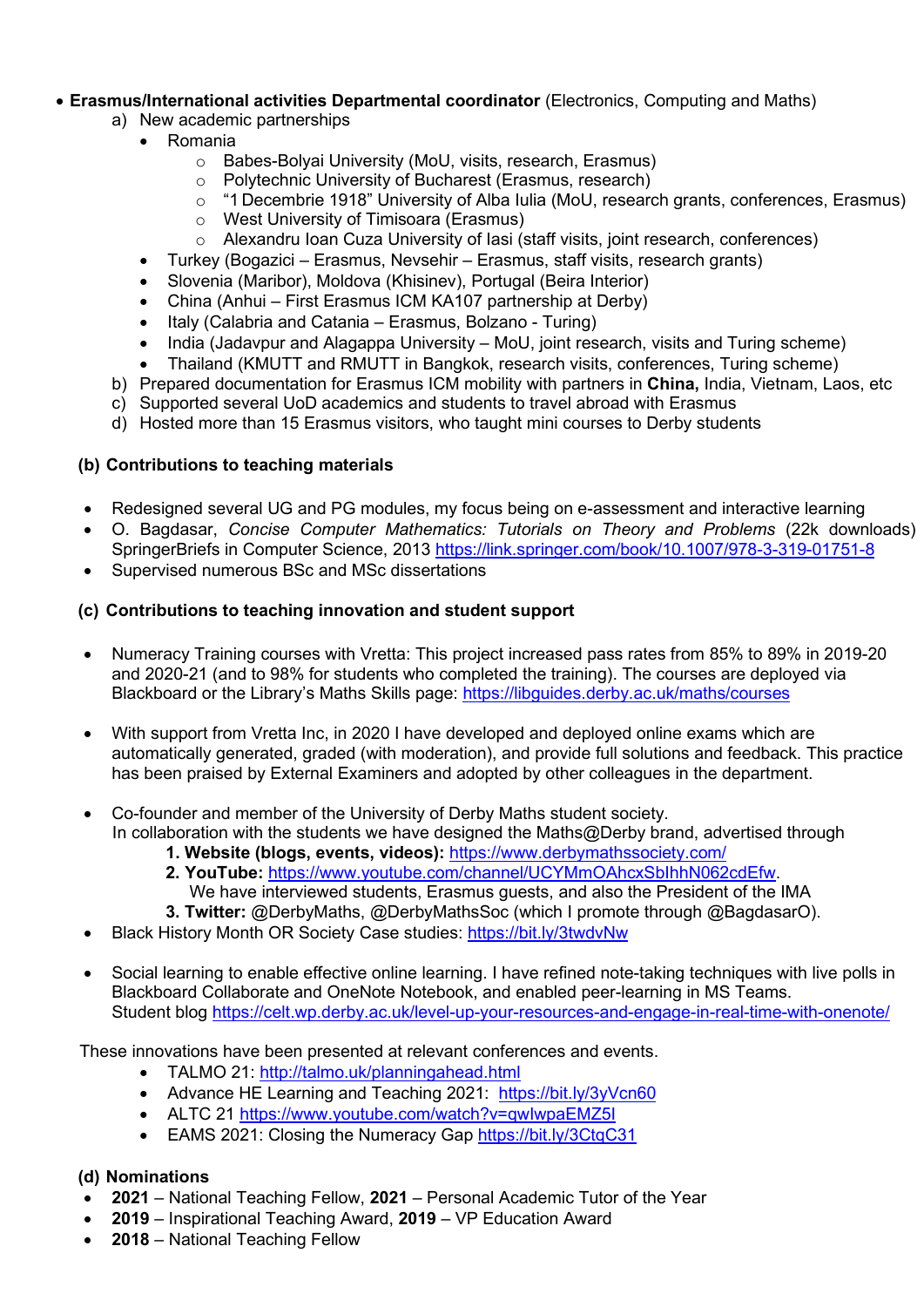## **5. CONTRIBUTIONS TO ADMINISTRATION AND MANAGEMENT**

- **Supported REF2021 unit submission (UoA 11, outputs)**
- **Programme Leadership** 
	- a) MSc Big Data Analytics (2017-), *Mediterranean College (2018 - ) and Online (Jan 2019 -)*
	- b) MSc Computational Mathematics (2015 2019)

I took over MSc Big Data Analytics in December 2017, with 7 students. We have developed online and collaborative provisions, with 60 active students at Derby and 30 in Greece. The MScBigData MS Team I setup helps 100+ students, staff and alumni, to get updates on seminars, careers, and job opportunities. I support students to publish research, setup profiles, and work with the Data Science Research Centre.

- **Member of validation panels for PG programmes**
- **College Consultation Group on Mathematical Education** (2018-)
- **Line Manager** for two new mathematics lecturers supporting the MathsHub (2020- present)

# **6. RESEARCH INTERESTS**

My research includes topics in number theory, optimization, computational, discrete, or applied mathematics. Recently I have developed an interest in applications of data science to the investigation of criminal networks. I am also working with technology partners to fulfil the dream of "a world where everyone enjoys maths", which involves aspects of mathematical education, including mathematical anxiety.

# **7. POSTGRADUATE STUDENT SUPERVISION**

- I have successfully supervised six PhD students
	- 1. Haresh Singh Kainth (2014)
		- o *"A Data Dependency Recovery System for a Heterogeneous Multicore Processor"*
	- 2. Craig Bower (2020):
		- o "*Non-stationary Thresholding Bandit Problems"*
	- *3.* Lucia Cavallaro (Est completion. Oct 2021)
		- o *"Network Features in Complex Applications"*
	- 4. Enrico Ferrara (Estimated completion. Oct 2021) o *"Data collection and analysis in urban scenarios"*
	- (Estimated completion. Oct 2021)
	- o *"Analysis of Problems Modelled as Network Equilibirum Flows"*
	- (Estimated completion. Oct 2021)
		- o *"Internet of Things Analytics at the Edge and Cloud"*
- Currently I am supervising 1 PhD students
	- 7. Francis Malute (Estimated completion. Oct 2022)
		- o *"Augmenting Security in Cloud-Assisted Internet of Things (IoT): A Machine Learning Approach"*
- I have supervised multiple MRes students to successful completion.
- Since 2017 I have been a mentor for a number of PhD students in other institutions, especially at the Ramanujan Centre for Higher Mathematics, in Alagappa University, India and KMUTT (Thailand).

# **8. EXTERNAL ACADEMIC ACTIVITIES**

- **External PhD Examiner panel member** 
	- o 2021 SRM Institute of Science and Technology, India
	- o 2021 Women University of Lahore, Pakistan
	- o 2020 UBB Cluj, Romania
- Guest editor of co-editor of special issues:
	- o Proceedings of [TREPAM'17](http://trepam.uab.ro/index.php?p=18)
	- o Proceedings of [TCDM'18.](https://ima.org.uk/7775/2nd-ima-conference-theoretical-computational-discrete-mathematics/)
	- o [SI of the International Journal of Difference Equations](https://www.hindawi.com/journals/ijde/si/194209/cfp/)
- Book proposal reviewer: Springer, CRC Press, Birkhauser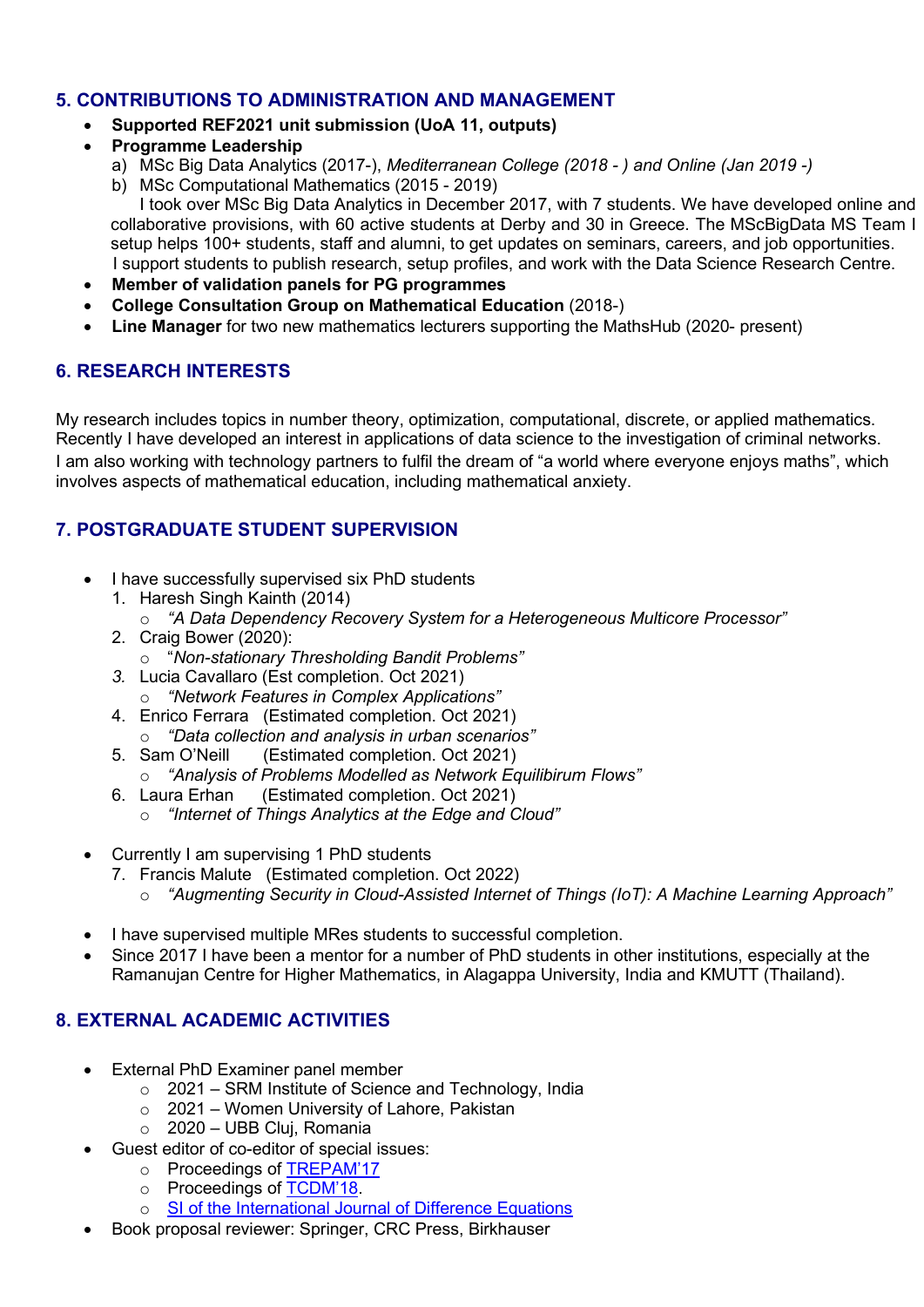- Reviewer for several journals, including
	- o Mathematics and Computers in Simulation (Elsevier)
	- $\circ$  Applied Mathematics and Computation, Journal of Number Theory (Elsevier)
	- o Journal of Inequalities and Applications (Springer)
	- o Journal of Integer Sequences
	- o Punjab Journal of Mathematics
	- o Mathematical Reviews
	- o Mathematics (MDPI)
- **External advisor** 
	- o BSc in Data Science and Data Analytics, Faisalabad University, Pakistan (2021)
	- o STEM Foundation Programme, Edge Hill University, UK (2020)
	- o BSc Computing and BSc/MSc Pastoral Theology, "1 Decembrie 1918" University of Alba Iulia
- Editorial Board and Guest Editor
	- o Nonlinear Convex Analysis and Optimization (Thailand) <https://ncao.design.blog/editorial-board-member/>
	- o Education and Technology Turkey: <https://dergipark.org.tr/en/pub/egitek/board>
	- o Octogon Mathematical Magazine
	- o Guest Editor: SI Dynamical Systems: Advances in Theory and Applications, [Axioms](https://www.mdpi.com/journal/axioms/special_issues/dynamical_systems_theory_application) (Q1)<br>SI Grid Computing and Cloud Computing, Mathematics (O1)
		- SI Grid Computing and Cloud Computing, Mathematics (Q1)
- Various media webinars and interviews:
	- o Can STEM be taught online? (organised by DigitalEd) <https://www.linkedin.com/feed/update/urn:li:activity:6709417841965203456/>
	- o University of Derby becomes Vretta's first Academic Hub in the UK [https://www.vretta.com/blog/the-university-of-derby-becomes-vretta-s-first-academic-hub-in-the](https://www.vretta.com/blog/the-university-of-derby-becomes-vretta-s-first-academic-hub-in-the-uk-to-support-student-success-in-mathematics/)[uk-to-support-student-success-in-mathematics/](https://www.vretta.com/blog/the-university-of-derby-becomes-vretta-s-first-academic-hub-in-the-uk-to-support-student-success-in-mathematics/)
	- $\circ$  Research into the analysis of criminal networks in collaboration with external partners <https://www.derby.ac.uk/news/2021/data-science-research-aims-to-unravel-crime-networks/>
- Workshops and conferences organized
	- o RISMAA'2021 <http://rismaa.uab.ro/><br>○ ICMMCMSE'20, Alagappa University
	- o ICMMCMSE'20, Alagappa University, India (session chair, invited speaker)<br>○ TCDM'18 Co-chair, editor of special issue, lead host for keynote speakers
	- $TCDM'18 Co-chair$  $TCDM'18 Co-chair$ , editor of special issue, lead host for keynote speakers
	- o UoD Workshop on "Current issues in the Mathematical Education" (April 2018)<br>○ UoD Workshop on "Effective Mathematical Education: Improving accessibility, r
	- UoD Workshop on "Effective Mathematical Education: Improving accessibility, reducing anxiety" (Dec 2018)
	- o [TREPAM'17](http://trepam.uab.ro/index.php?p=18)  organizing committee, editor of special issues (ENDM Elsevier, UAB Press)
	- o ICMMCMSE'17, Alagappa University, India (session chair, keynote speaker, proceedings editor)
	- $\circ$  [TCDM'16](https://ima.org.uk/1350/1st-ima-conference-theoretical-computational-discrete-mathematics/) organizing committee
	- $\circ$  [ICTAMI'15](http://www.uab.ro/ictami/) organizing committee
- Visiting stages abroad
	- o December 2019: Visiting researcher at Anhui University, China
	- o September 2019: Visiting scholar at King Mongkut University (KMUTT), Thailand
	- o June 2019: Erasmus mobility to Nevsehir University, Turkey
	- o January 2019: Erasmus mobility to Alba Iulia, Romania<br>  $\circ$  October 2018: Erasmus mobility to Nevsehir University.
	- October 2018: Erasmus mobility to Nevsehir University, Turkey
	- o August 2018: Project visit to Alba Iulia, Romania
	-
	- o May 2018: Erasmus mobility to UBB Cluj, Romania<br>○ January 2018: Erasmus mobility to Alba Iulia, Roma January 2018: Erasmus mobility to Alba Iulia, Romania
	- o May 2017: Erasmus mobility to Alba Iulia, Romania
	- o February 2017: Ramanujan Centre for Higher Mathematics, Alagappa University, India
	- o January 2017: Erasmus mobility to Cluj Napoca, Romania<br>o May 2016: Erasmus mobility to Clui Napoca, Romania
	- o May 2016: Erasmus mobility to Cluj Napoca, Romania<br>o January 2016: Erasmus mobility to Alba Iulia, Romania
	- January 2016: Erasmus mobility to Alba Iulia, Romania
	- o May 2015: Erasmus mobility to Cluj Napoca, Romania
	- o January 2015: Erasmus mobility to Alba Iulia, Romania
- Research group affiliation
	- $\circ$  External collaborator of the [Analysis and Optimization Research Group,](http://www.cs.ubbcluj.ro/%7Egrupanopt/PN-II-ID-PCE-2011-3-0024/index_eng.htm#collaborators) UBB Cluj, Romania
	- o Data Science Research Centre (UoD), CyberSecurity, MARG (Maths Anxiety)
	- o [Fixed Point Theory and Applications Research Group,](https://fixedpointkmutt.wordpress.com/distinguished-visiting-professor/) KMUTT, Thailand
	- o [Ramanujan Centre for Higher Mathematics,](https://alagappauniversity.ac.in/modules/Academics/faculty-of-science/School-of-Mathematical-Sciences/Ramanujan-Centre-for-Higher-Mathematics.php) Alagappa University, Tamil Nadu, India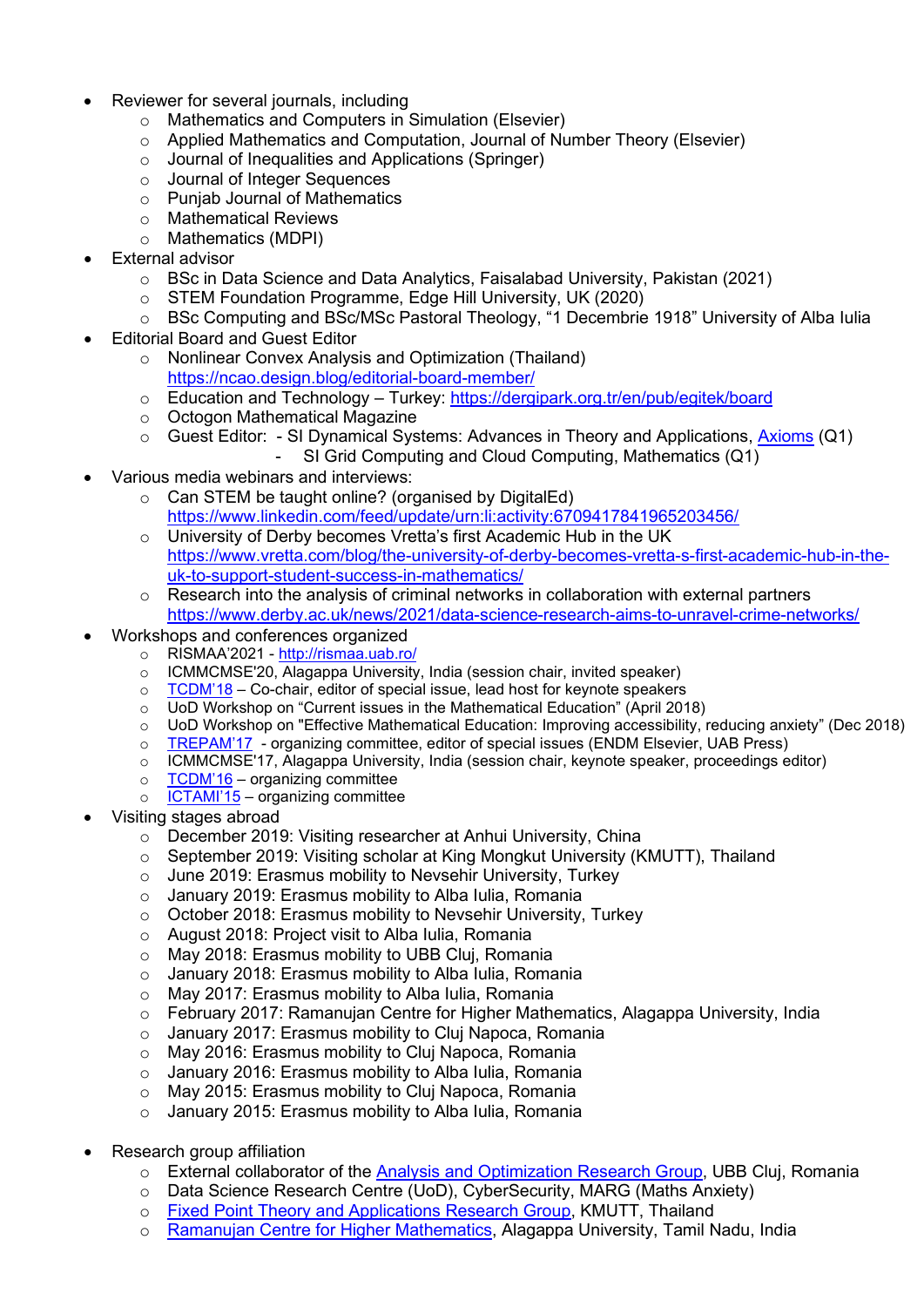# **9. INVITED TALKS AND SEMINARS (SELECTION)**

- 05 Jan 2022: American University of Kuwait Mathematics Department (https://bit.ly/3G9EION) Invited Talk: *On some special polynomials with applications to the study of partitions*
- 25 Oct 2021: The Ontario Colleges Mathematics Association 40th Annual Conference (*<https://bit.ly/3aPTsPV>* Keynote Talk: *Mathematics on the Edge: From the classroom to applications and infinity*
- 28 June 2021: iEducare, Malaysia. Talk: *Problem Solving skills: A mathematical key to employability* • 19 May 2021: Data Science Research Seminar (60 min), UoD, UK
	- Talk: *Mathematics, poetry in symbols and formulae: infinity, fractals and recurrences*
- 28 April 2021: ANSCSE'24, 24th International Annual Symposium on Computational Science and Engineeri Kasetsart University, Nakhon Pathom, Thailand [\(http://chem.flas.kps.ku.ac.th/ANSCSE24/?page\\_id=705\)](http://chem.flas.kps.ku.ac.th/ANSCSE24/?page_id=705) Invited Talk: *Computational mathematics: from pseudoprimality to the structure of criminal networks*
- 21 January 2021: Mediterranean College, Greece
	- Guest lecture: *Computational Mathematics and Numeracy Training*
- 14 Nov 2020: International forum on Internet of things and Cloud/Edge Coordination (Anhui University, Chin Invited Talk: *Algorithms for a better life: Applied Mathematics on the Edge*
- 15 October 2020: Analysis and Optimization Research Seminar (60 min), UBB Cluj, Romania Talk: *Recurrent Sequences* (book presentation) [www.cs.ubbcluj.ro/~grupanopt/](http://www.cs.ubbcluj.ro/%7Egrupanopt/)
- 26 September 2019: ISB Bucharest: *Problem solving: Your key to securing a job*
- 14 September 2019: IWANA'2019, Chon Buri, Thailand
- Invited talk: *From classical theory to new results for polynomials, partitions and integer sequences*
- 9 September 2019: Guest speaker at Rajamangala University, Bangkok, Thailand
	- *Mathematical education and problem solving in the era of Big Data"*
	- *Big Data: Theoretical background, impact in the real world and examples"*
- 6 September 2019: NCOA'2019, Bangkok, Thailand
- Invited talk: *Unifying local-global type properties in vector optimization*
- 3-4 September 2019: ICMMCI'2019,Alagappa University, India (Keynote Speaker)
- 1-3 April 2019: Czech Republic (visited 2 high-schools and recruitment partners)
- January 2019: Invited presentations at 4 high schools in Alba Iulia and Brasov
- 7 June 2018: UBB Cluj, Romania, Faculty of Mathematics:
	- Complex Analysis Research Seminar (30 min): "On cyclotomic polynomial [coefficients"](http://math.ubbcluj.ro/%7Egctf/)
	- Analysis and Optimization Seminar (60 min): "Traffic Assignment Problem: Methods&Simulations"
	- 13 Feb 2018: ISB Bucharest: *Problem solving: The key to student employability*
- 12-13 October 2017: Kishinev State University, Moldova
- 23 May 2017: MOS UBB Clui Research centre for Modelling, Optimization and Simulation)
	- $\triangleright$  Optimum versus equilibrium solutions in traffic flow management
- 24 February 2017: Mannar Thirumalai Naicker College, Madurai, India.
	- $\triangleright$  Keynote address at the inauguration of the Research Centre for Mathematics
- 20-22 February 2017: [ICMMCMSE'17,](http://www.icmmcmse2017.org/) Alagappa University, India
	- 20.02.2017 Keynote presentation: "Traffic Modelling: Methods and algorithms"
	- 21.02.2017 Keynote presentation: "Recurrent sequences: Recent results and conjectures"
- 12 December 2015: IMA East Midlands branch, Nottingham Trent University
	- Talk: ["Mathematics](http://www.ima.org.uk/_db/_documents/Bagdasar%2002.12.15.pdf) of beauty: On infinity, fractals and recurrent sequences"
- 2 April 2015: UBB Cluj, Romania, Faculty of Mathematics:
	- Mechanics and Astronomy Research Seminar (30 min):

Talk: "Lubrication in cell adhesion: [deterministic](http://math.ubbcluj.ro/%7Emecgrup/) results and simulations for a simplified model"

- Complex Analysis Research Seminar (30 min):
- Talk: "On the geometric patterns produced by Horadam [sequences](http://math.ubbcluj.ro/%7Egctf/) in the complex plane"
- Analysis and Optimization Research Seminar (60 min):
- Talk: Extremal properties of generalized convex [vector-valued](http://www.cs.ubbcluj.ro/%7Egrupanopt/) functions
- 7 March 2015: Early Career Mathematicians' Spring Conference, University of Sheffield: Talk: *How to be happy while solving (other people's) [problems](http://ima.org.uk/conferences/conferences_calendar/early_career_mathematicians_conference_spring_2015.html)*
	- 16 February 2015: Guest Lecture for Subjects in Computer Science, University of Derby:
		- > Talk: "On the [Visualisation](https://www.youtube.com/watch?v=KSuCWJS-9zI) of Number Sequences"
- 22 August 2014: Hanbat National University, Korea: "Mathematics of beauty: on recurrences and emotions"
- 30 May 2014: UBB Cluj, Romania, Interdisciplinary seminar: "On the Mathematics of beauty"
- 29 October 2013: Open University Seminar, "The geometric patterns of complex Horadam sequences"
- 26 April 2013: SSMI, Cluj Romania. Talk: "Applied Mathematics: from life to formulas"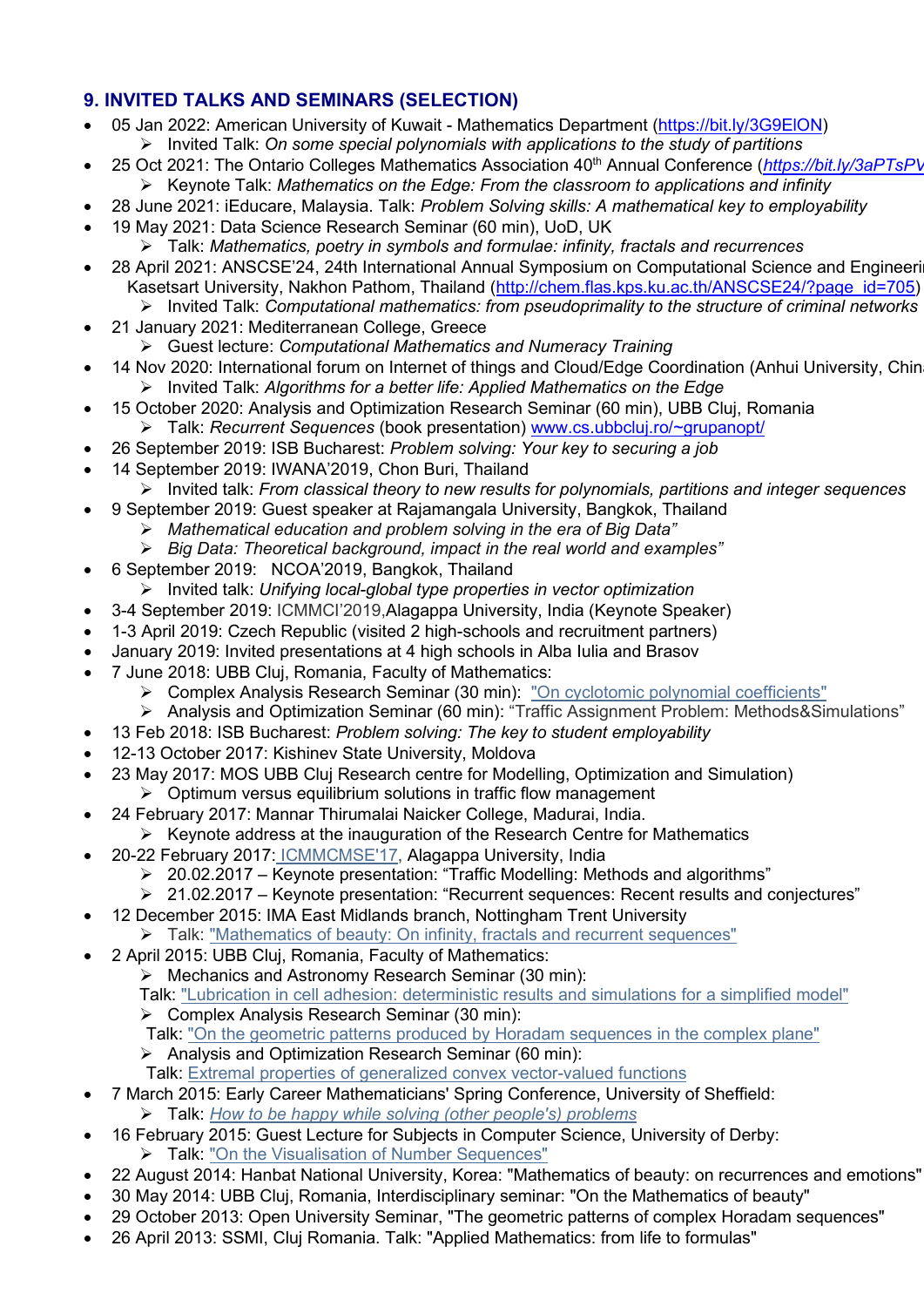### **10. OTHER INFORMATION**

#### **(a) Professional Memberships**

- HEA Higher Education Academy (FHEA 2013-2020, SFHEA Senior Fellow 2020-)
- London Mathematical Society (2020-)
- IMA Institute of Mathematics and its Applications (MIMA Member 2012-2020, FIMA Fellow 2020-) Local Committee Member, East Midlands branch (2012-)
- ISDE International Society of Difference Equations (2017-)
- AMS American Mathematical Society Member (2014-)
- SSMR Romanian Mathematical Society (2013-)
- Marie Curie Alumni Network (2011-), E-Assessment Association (2021-).

#### **(b) Projects**

- 2020-: Criminal Networks analysis through mathematical modelling and data science (ongoing)
- 2020- MathsHub –maths support for University of Derby students, staff, and outreach (£250k)
- 2019- Maple ambassador (Maths Software for symbolic calculations and Engineering simulations) (£35k)
- 2018- Numeracy skills training for all Derby students and staff, with Vretta Inc. (£50k) *Developed 12 training courses used by 2000+ students at University of Derby, partners, and SMEs. As of Jan 2022, 500+ digital badges have been awarded [https://libguides.derby.ac.uk/maths.](https://libguides.derby.ac.uk/maths) Impact:* <https://www.e-assessment.com/resources/closing-the-numeracy-gap-at-the-university-of-derby/>
- 2018-: Mobius (Mathematical Software –deployed at UoD for developing E-Assessment in Maths) (£40k) *This product provides advanced maths support, with step-by-step solutions and automatic marks.*
- 2017: IPEC Alba Iulia (Ceramics coloring project)
- 2017: UPN (Logistics, Maths Group Proect at UoD)
- 2015: Mathematical Anxiety (multiple projects in Romania, Turkey, etc)
- 2014: Bosch Thermotechnology (VSM Value Stream Mapping)

#### **(c) Funding**

1. LMS grant ref. 52007 – £1,900 travel grant to visit Dr. Tilahun, Addis Ababa (Ethiopia), January 2022.

2. PN-III-P2-2.1-PED-2016-1835: [Computational](http://cmrcc.uab.ro/) Models for the reproduction of ceramic colors 103K Euro (coinvestigator). This project aims to optimise the reproduction and correction of ceramic colors, in partnership with IPEC Alba Iulia. The project involves a number of academics from UoD, Huddersfield, UAB Alba Iulia, and three Erasmus students from Derby.

3. Predictive Analytics and Data Visualization Platform for University Admission (£180k, UoD 2018) - Selected

4. Erasmus 2019-1-UK01-KA107-061230 (87.520 Euro) – Succesful

Erasmus mobilities to support student and research students mobility between University of Derby and Anhui University of China, within the field of Mathematics, Computing & Engineering.

5. Erasmus 2019-1-UK01-KA201-595B1D25 (449.724 Euro) – Unsuccesful

*TIMS – Technology Innovation and Mathematics Success* involved University of Derby, University of Nevsehir and Marmara (Turkey), "1<sup>st</sup> Decembrie 1918" University (Romania) and Haninge Kommun (Sweden), and Vretta Inc, a technology company based in Canada. The project proposed innovative mathematics teaching backed by pedagogic research on Maths Anxiety and technologies, within regional schools in the partner's countries. 6. Undergraduate Research Scholarship Scheme (£2,200/project)

- o URSS 2016-041: *"On the geometry and applications of complex recurrent sequences" Eve Hedderwick prepared a poster, attended TREPAM'17, co-authored a paper in ENDM and gave the VoT 2018.*
- o URSS 2017-054: *"*Automatic Design and Correction of Ceramic Colours*" Manzal and Chandni Mohammad are visiting UAB Alba Iulia between July-September 2018 as Erasmus training students.*
- o URSS 2017-073*: "*Water Management and Renewable Energy for Sustainable Agriculture Under Climate Change*" (with T. Wilmshurst). Navraj Ghataure developed renewable energy for Kenyan farms.* URSS 2018-026: "Innovative technologies and best practices in e-learning for Mathematics Education"
- 7. OCIS projects (On Campus Internship Scheme)
- Summer 2021: *Four students worked 240 hours worked on MathsHub materials and promotion in social media.*
- Summer 2019: *One student worked 120 hours to develop Mobius e-assessment materials.*
- Summer 2018: *Four students worked 420 hours to develop the Maths materials. The projects (Maths formula booklet, Outreach materials, E-Assessment) were co-supervised with academic colleagues.*

8. DANCOP funding - £9400 (2018) *Maths Education support in local schools with Outreach and School Liaison. We trained a student team of 20 members to support Mathematics activities at Derby and in local schools.*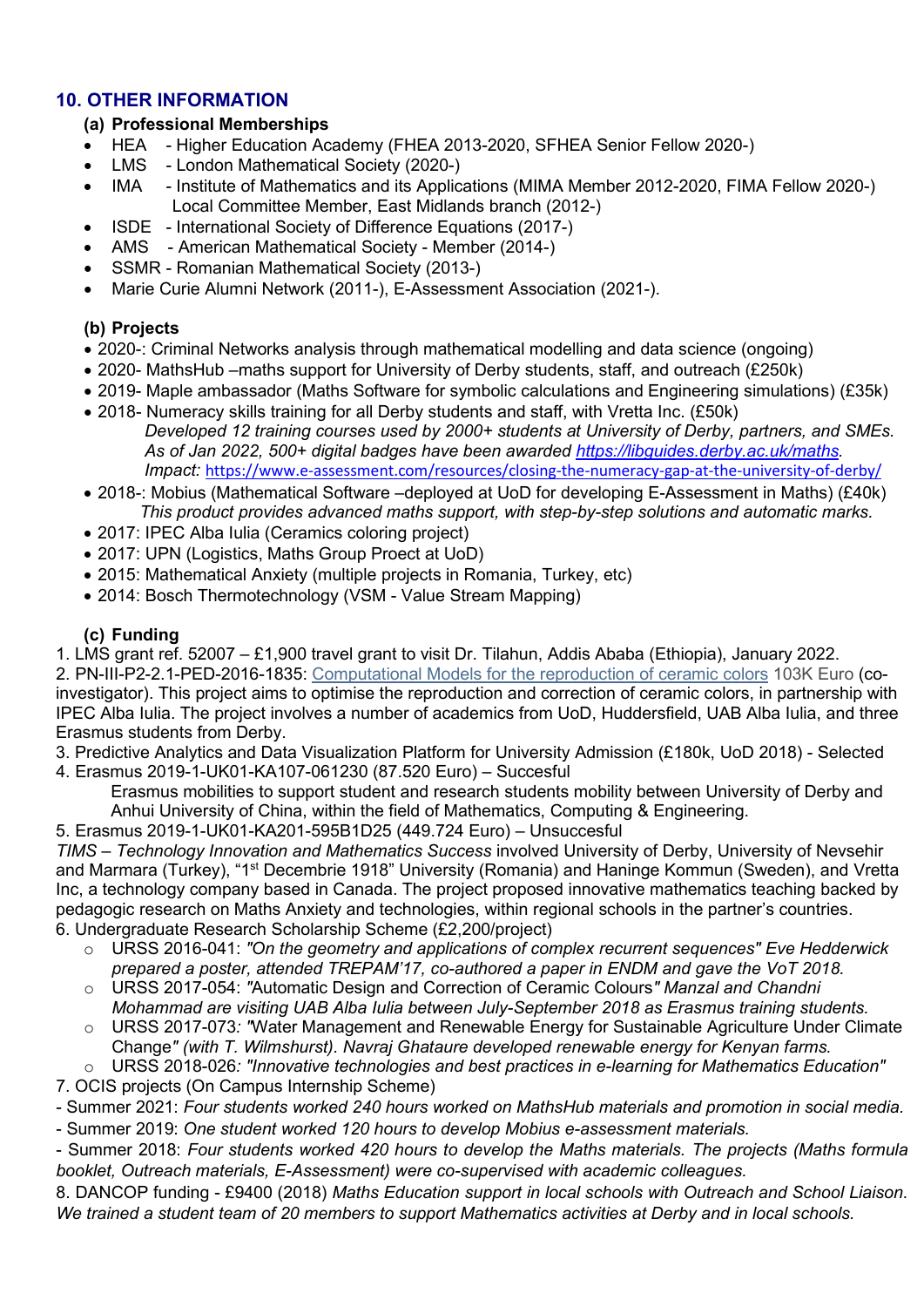#### **(c) Conferences and workshops (selection)**

- 28-30 April 2021: ANSCSE24, Thailand
- 30 January 2020: Advance HE STEM conference, Manchester, UK
- 22-24 January 2020: ICMMCMSE'2020 (Alagappa University, India)
- 17-24 December 2019: UK-Jiangsu 2020 Workshop, Zhenjiang, Erasmus meeting in Hefei (China)
- 12-13 October 2019: GEBA'2019 (Iasi, Romania)
- 5-14 September 2019: NCOA'2019, IWANA'2019 (Thailand)
- 3-4 September 2019: ICMMCI'2019, Alagappa University, India
- 27-29 June 2019: EURO2019, Dublin, Ireland
- 15-19 June 2019: NUMTA, Crotone, Italy
- 9-10 April 2019: The e-Assessment Question, London
- 31 January 2019: Advance HE STEM Conference
- Talk: "Improving numeracy skills through technology: Three pilot projects by the University of Derby and Vretta" • 4 – 7 November 2018: Informs'18 Annual Meeting, Phoenix, AZ (oral presentation)
- JOGO Informs Issue Highlights: Unifying Local-global Type Properties in Vector Optimization
- 27 June 1 July 2018: ICVANO, Martin Luther University, Halle (oral presentation)
- 16-20 December 2017: 4<sup>th</sup> Conference on OMS Havana, Cuba (talk) (with N. Popovici and S. Berry)
- 25-28 September 2017: FGI 2017 Germany (talk on Transportation management: methods and algorithms for solution)
- 31 July-4 Aug 2017: TREPAM'17 (talk), UAB, Romania
- 24-28 July 2017: 23rd ICDEA (On the dynamical properties of certain complex recurrent [sequences\)](https://icdea2017.uvt.ro/wp-content/uploads/2014/07/Abstracts-Book.pdf), Timisoara, Romania
- 4-6 April 2017:  $7<sup>th</sup>$  ICMSAO UAE (talk: New results and conjectures on 2-partitions of multisets)
- 20-22 February: [ICMMCMSE'17,](http://www.icmmcmse2017.org/) Alagappa University, India (Keynote)
- 25-29 August 2016: XIII<sup>th</sup> Colloq Fr-Ro (talk: Extremal properties of explicitly quasiconvex vector functions)
- 19-22 May 2016: XX<sup>th</sup> SSMR (talk: On the geometry of linear recurrences in the complex plane)
- 22-23 March 2016: 1<sup>st</sup> TCDM (talk: "On the number of tuples with the same lcm")
- 12 December 2015: IMA East Midlands (talk: ["Mathematics of beauty: On infinity, fractals and recurrences"](http://www.ima.org.uk/_db/_documents/Bagdasar%2002.12.15.pdf))
- 17-19 September 2015: ICTAMI (talk: ["On arithmetic tuples and Integer Tuples with the same LCM"](http://oeconomica.uab.ro/ictami/Parallel%20Sections%20Lectures.pdf))<br>• 6-10 July 2015: 25<sup>th</sup> BCC (talk: "On the enumeration of integer tuples having the same lcm")
- 25<sup>th</sup> BCC (talk: "On the enumeration of integer tuples having the same lcm")
- 7 March 2015 IMA ECM 2015, University of Sheffield: [How to be happy while solving \(other people's\) problems](http://ima.org.uk/conferences/conferences_calendar/early_career_mathematicians_conference_spring_2015.html)
- 22 August 2014: Hanbat National University, Korea, Mathematics of beauty: on recurrences and emotions (talk)
- 13-21 August 2014: ICM 2014, Seoul, Korea, On the enumeration of periodic generalized Horadam sequences (talk)
- 6-11 August 2014: ANTS XI, Korea, On certain computational and geometric properties of Horadam orbits (poster)
- 30 May 2014: UBB Cluj, Faculty of Mathematics, Interdisciplinary seminar On the Mathematics of beauty
- 29 May 2014: UBB Cluj, Faculty of Mathematics, On some properties and applications of Horadam sequences
- 29 October 2013: OU Maths Seminar (Invited talk: The geometric patterns of complex Horadam sequences")
- 1-5 July 2013: 24<sup>th</sup> BCC (talk: "Enumeration of periodic Horadam sequences")
- 26 April 2013: SSMI (Guest speaker: "Applied Mathematics: from life to formulas")
- 12-13 September 2012: HEA Induction Course for New Mathematics Lecturers, Nottingham, UK
- 1-7 July 2010: ESOF 2010 (European Science Open Forum) Turin, Italy (Marie Curie Workshop poster)
- 13-26 September 2009: Summer School in Parameter Estimation in Physiological models (talk)
- 15-17 July 2009: MMBNOTT/MRM, University of Nottingham (Poster "Ligand receptor binding under force").
- 16-22 July 2008: ESOF 2008 (European Science Open Forum) Barcelona, Spain (poster).

# **(d) Invited speakers and Erasmus guests (selection)**

- 17.09.2018 Preda Mihailescu (Professor, Gottingen): "*With Mathematics on the road"(Public lecture)*
- 22.11.2017 Nicolae Popovici (Professor, UBB cluj): *New algorithms for solving discrete vector optimization problems*
- May 2015, 2016, 2017, 2018 Professor Nicolae Popovici UBB Cluj, Romania (Erasmus visits)
- March 2016, March 2017, March 2018, March 2019 Dr Ioan Lucian Popa, UAB Alba Iulia, Romania
- Sept 2017 Jan 2018 Imre Szigmond (PhD student, UBB Cluj, Romania) *Project: Gamification within Higher Education*
- July 2017 Sept 2018: Elif Tekin (PhD student, Belikeshir, Turkey) *Project: Water Treatment Optimization*
- 12.09.2017 Valeriu Anisiu (Professor UBB Cluj Napoca, Romania):
- *Solving difficult mathematical problems with Computer Algebra Systems (focus on Maple)*
- 18.03.2016 Dr. Ioan Lucian Popa (UAB Alba Iulia, Romania): *Dynamical Systems: A state-of-the-art survey*
- June 2016 Dr Zalan Bodo UBB Cluj Romania
- 27.02.2015 Colm Mulcahy (Professor of Mathematics, US): *"Mathemagic with a deck of cards"*
- 08.10.2015 Ashley Buckner (Senior OR Analyst, GORS): "*From Electrons to the Unemployed:* 
	- *A (Rather) Random Walk through Maths, Statistics and Modelling"*
- 21.10.2013 Dr Daniel Porumbel (Lille, France): "*Upper and Lower Bounds for Capacitated Arc Routing"*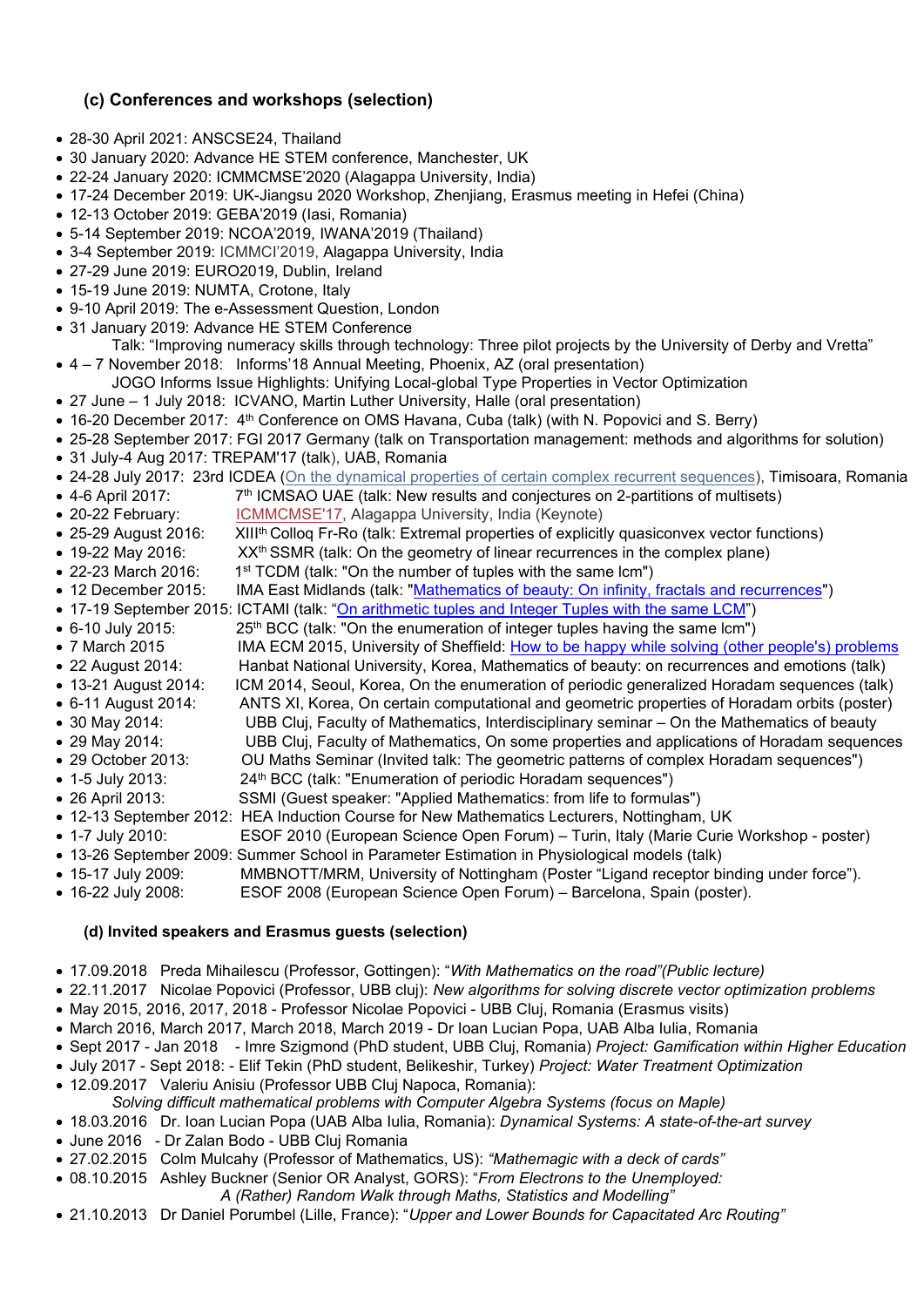#### **11. PUBLICATIONS**

#### **A. BOOKS**

- 1. D. Andrica**, O. B.,** G. Țurcaș: Topics on Discrete Mathematics and Combinatorics, Cluj University Press, 2021 (300pp, in press). 2. D. Andrica**, O. B.**: Recurrent sequences: Key results, Applications and Problems, Springer, 2020 (418 pages).
- 
- 3. **O.B., 'Concise Computer Mathematics: Tutorials on Theory and Problems'**, Springer Briefs in Computer Science, 2013. 4. **O.B.,** N. Popovici**:** 'Optimization techniques: Tutorials on Theory and Problems', Springer Briefs (in preparation 120 pages)
- 

#### **B. JOURNAL ARTICLES (refereed, selection) Full list on Google Scholar:** [https://bit.ly/3flbkqa](https://bit.ly/3fLBkqa)

- 1. L. Cavallaro, A. Ficara, P. De Meo, G. Fiumara, S. Catanese, **O. Bagdasar**, Antonio Liotta, Criminal networks analysis in missing data scenarios through graph distances, *PloS one* 16 (8), e0255067 (2021) [**IF: 2.740**].
- 2. D. Andrica, **O. Bagdasar**, On k-partitions of multisets with equal sums, Ramanujan Journal of Mathematics, 55, 421-435 (2021)
- 3. D. Andrica, **O. Bagdasar**, On Generalized Lucas pseudoprimality of level k, *Mathematics* 9 (8), 838 [**IF: 1.747**]
- 4. D. Andrica, **O. Bagdasar**, On some new arithmetic properties of the generalized Lucas sequences, *Meditt. J. Math (2021)* [**IF: 1.220**]
- 5. D. Andrica, **O. Bagdasar**: Pseudoprimality related to the generalized Lucas sequences, *Mathem. Comput Sim.* (2021) [**IF: 1.620**] 6. D. Andrica, **O. Bagdasar**, G.-C. Turcas, On some new results for the generalised Lucas sequences, *Analele Stiintifice ale Universitatii Ovidius Constanta* 29(1), 17-36 (2021) [**IF: 0.452**]
- 7. J Dianavinnarasi, R Raja, J Alzabut, J Cao, M Niezabitowski, **O Bagdasar**, Application of Caputo–Fabrizio operator to suppress the Aedes Aegypti mosquitoes via Wolbachia: An LMI approach, *Mathematics and Computers in Simulation* (2021) [**IF: 1.620**]
- 8. J Dianavinnarasi, R Raja, J Alzabut, M Niezabitowski, **O Bagdasar**, Controlling Wolbachia Transmission and Invasion Dynamics among Aedes Aegypti Population via Impulsive Control Strategy, Symmetry 13 (3), 434 (2021) [**IF: 2.645**]
- 9. A Pratap, R Raja, J Cao, C Huang, M Niezabitowski, **O Bagdasar**, Stability of discrete‐time fractional‐order time‐delayed neural networks in complex field, *Mathematical Methods in the Applied Sciences* (2021) [**IF: 2.740**]
- 10. L Erhan, M Ndubuaku, M Di Mauro, W Song, M Chen, G Fortino, **O. Bagdasar**, A. Liotta, Smart anomaly detection in sensor systems: A multi-perspective review, *Information Fusion,* 67, 64-79 (2021) **[IF: 13.669]**
- 11. B Kang, F Malute, **O Bagdasar**, H Choo, Internet of Planet (IoP): A New Era of the Internet, *IT Professional* 23 (3), 76-81 (2021)
- 12. Cavallaro, L., **Bagdasar, O.**, De Meo, P. et al. Artificial neural networks training acceleration through network science strategies. *Soft Comput* (2020) [**IF: 3.050**]
- 13. B Kang, J Lee, **O Bagdasar**, H Choo , Cloud IoT-based Jukebox Platform: A Music Player for Mobile Users in Café, Journal of Internet Technology 21 (5), 1363-1374 (2020) **[IF: 0.935]**
- 14. B Kang, F Malute, **O Bagdasar**, H Choo, DETN: delay-efficient tolerant network for Internet of Planet, *IEEE Sensors Journal* 21 (2), 2377-2384 (2020) **[IF: 3.076]**
- 15. W Chartbupapan, **O B.**, K Mukdasai, A Novel Delay-Dependent Asymptotic Stability Conditions for Differential and Riemann Liouville Fractional Differential Neutral Systems with Constant Delays and Nonlinear Perturbation, *Mathematics* 8 (1), 82 [**IF: 1.105**]
- 16. L. Cavallaro, A. Ficara, P. De Meo, G. Fiumara, S. Catanese, **O. Bagdasar**, Antonio Liotta, Disrupting Resilient Criminal Networks through Data Analysis: The case of Sicilian Mafia, *PloS one* 15 (8), e0236476 (2020) [**IF: 2.740**].
- 17. **O. Bagdasar**, N. Popovici, S. Berry Traffic Assignment: On the Interplay between Optimization and Equilibrium Problems, *Optimization* 1-18 (2020) [**IF: 1.860**]
- 18. J. Cao, A. Pratap, R. Raja, R. P. Agarwal, **O. Bagdasar**, Multi-weighted complex structure on fractional order coupled neural networks with linear coupling delay: A Robust synchronization problem, *Neural Processing Letters* [**IF: 1.787**]
- 19. A. Pratap, R. Raja, C. Sowmiya, **O. Bagdasar**, J. Cao, G. Rajchakit, Global projective lag synchronization of fractional order memristor based BAM neural networks with mixed time varying delays, *Asian Journal of Control* **22**(1) (2020) [**IF: 1.528**]
- 20. **O. Bagdasar**, S. Berry, S. O'Neill, N. Popovici, R. Ramachandran: Traffic Assignment: Methods and Simulations for an Alternative Formulation of the Fixed Demand Problem, *Mathematics and Computers in Simulation* (2019) [**IF: 1.476**]
- 21. D. Andrica, **O. Bagdasar**, Some remarks on a general family of complex polynomials, *Appl An Disc Math,* 13 (2), 605-618 [**IF: 0.887**]
- 22. X. Xu, H. Yuan, P. Matthew, J. Ray, O. Bagdasar, M. Trovati, GORTS: genetic algorithm based on one-by-one revision of two sides for dynamic travelling salesman problems, *Soft Computing*, 2019 [**IF: 2.784**]
- 23. D. Andrica, **O. Bagdasar**, A new formula for the coefficients of Gaussian polynomials, *An. St. Univ Ovidius Ct*, 2019 [**IF: 0.452**] 24. A. Pratap, R. Raja, Jinde Cao, C. P. Lim, **O. Bagdasar,** Stability and pinning synchronization analysis of fractional order
- delayed Cohen-Grossberg neural networks with discontinuous activations, *Appl Math Comp* [**Impact Factor: 2.300**] (21.12.2018)
- 25. A. Pratap, R. Raja, G. Rajchakit, J. Cao, **O. Bagdasar,** Mittag-Leffler state estimator design and synchronization analysis for fractional order BAM neural networks with time delays, *Int J Adapt Control and Sig Proc* [**Impact Factor: 2.082**]
- 26. T. E. Hunt, **O. Bagdasar**, D. Sheffield, M.B. Schofield: Assessing domain specificity in the measurement of mathematics calculation anxiety, *Education Research International* (Research Article 7412193)
- 27. D. Andrica, **O. Bagdasar**, Some remarks on 3-partitions of multisets", Proc. of 2nd IMA TCDM'18, *ENDM*, Elsevier **70** (2018), 1-8.
- **28. O. Bagdasar**, R.-J. Tatt, On some new arithmetic functions involving prime divisors and perfect powers, Proc. of 2nd IMA TCDM'18, *Electronic Notes in Discrete Math*, Elsevier **70** (2018), 9-15.
- **29.** A. G. Bagdasaryan**, O. Bagdasar**, On an arithmetic triangle of numbers arising from inverses of analytic functions, Proc. of 2nd IMA TCDM'18, *Electronic Notes in Discrete Math*, Elsevier **70** (2018), 17-24.
- 30. D. Andrica, **O. Bagdasar**, On some results concerning the polygonal polynomials, Carpathian J of Math 12pp [**IF: 0.788]**
- 31. A. Pratap, R. Raja, C. Sowmiya, **O. Bagdasar**, J. Cao, G. Rajchakit, Robust generalized Mittag-Leffler [synchronization](https://doi.org/10.1016/j.neunet.2018.03.012) of fractional order neural networks with [discontinuous](https://doi.org/10.1016/j.neunet.2018.03.012) activation and impulses, *Neural Networks (2018)* [**Impact Factor: 7.197**]
- 32. **O. Bagdasar**, N. Popovici: Unifying local-global type properties in vector optimization, J. Global Optimization (2018) [**IF: 1.728**]
- 33. **O. Bagdasar**, E. Hedderrwick, I.-L. Popa, "On ratios and geometric bounds of Horadam sequences" ENDM, Elsevier, 8pp (2018)
- 34. **O. Bagdasar**, A. G. Bagdasaryan, "On generalized arithmetic triangles" Electronic Notes in Discrete Math, Elsevier (2018), 8pp.
- 35. **O. Bagdasar**, N. Popovici, Extremal properties of generalized convex vector functions, J Nonlinear Convex Anal,18 (2017) [**IF: 0.642**]
- 36. **O. Bagdasar**, P.J. Larcombe, On the masked periodicity of Horadam sequences: A generator-based approach, Fib. Quart. (2017)
- 37. **O. Bagdasar**, P.J. Larcombe, A. Anjum, Geometric Patterns of Periodic Complex Horadam Sequences and Applications, CJM (2016)
- 38. **O. Bagdasar**, N. Popovici, 'Local maximum points of explicitly quasiconvex functions', Optim Lett, Vol 8, 9pp (2015) [**IF: 1.013**]
- 39. **O. Bagdasar**, P. J. Larcombe, 'On the characterization of periodic Horadam sequences', J Differ Equ App, pp 22 (2014) [**IF: 0.625**]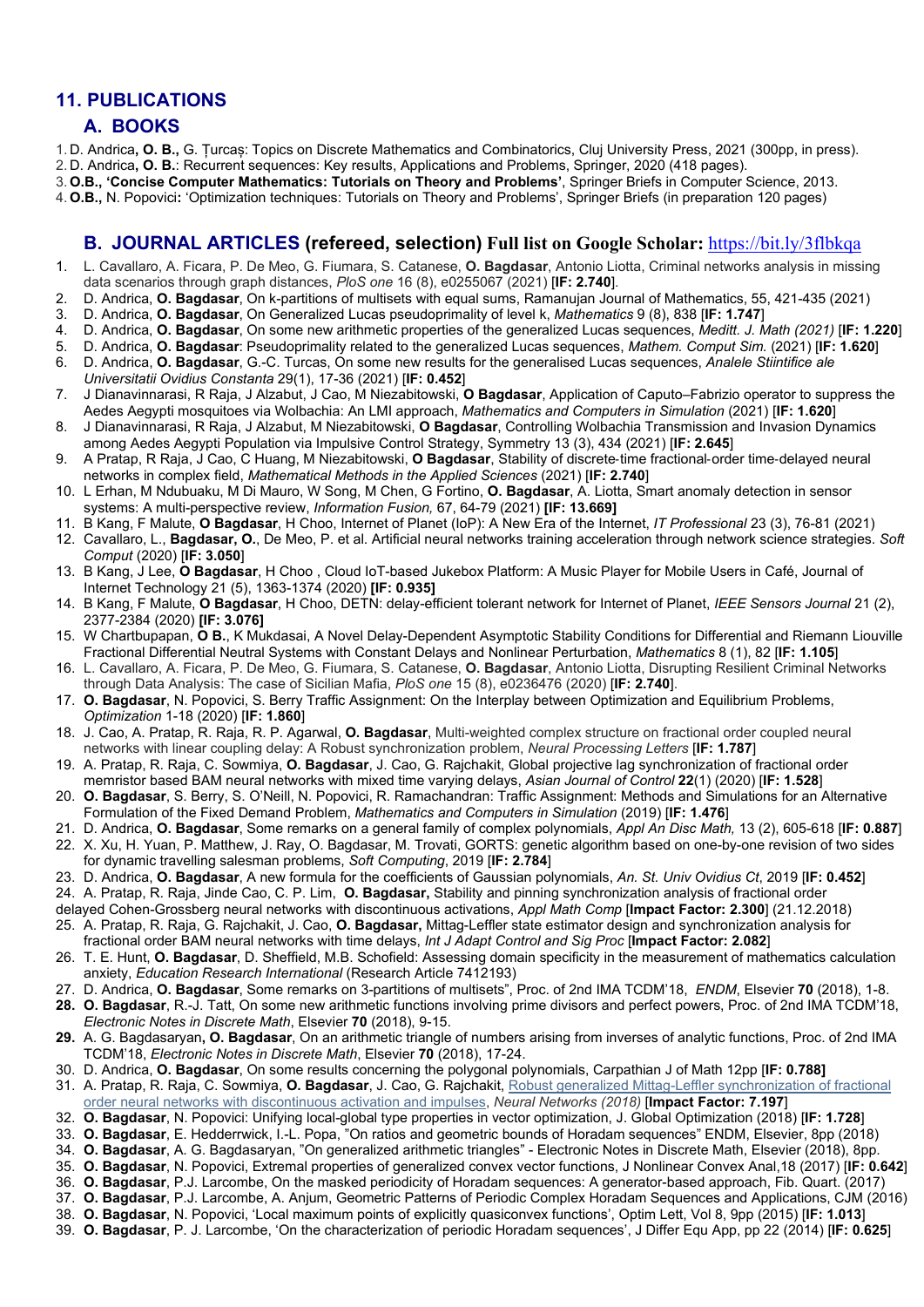- 40. **O. Bagdasar**, 'On some functions involving the lcm and gcd of integer tuples', Appl. Math. Inform and Mech., Vol 6 (2014)
- 41. **O. Bagdasar**, P. J. Larcombe, On the number of complex Horadam sequences with a fixed period (Fib Quart., 2013)
- 42. **O. Bagdasar**, P.J. Larcombe, Particular orbits of periodic Horadam sequences, Octogon Math. Mag, 21 (1) (2013)
- 43. P.J. Larcombe, **O. Bagdasar**, On A Result of Bunder Involving Horadam Sequences: A Proof and Generalization, Fib Quart, 51(2)
- 44. **O. Bagdasar** and P.J. Larcombe, The characterization of periodic Horadam sequences, Fib Quart, 51(1), (2013)
- 45. P.J. Larcombe, **O. Bagdasar** and E. J. Fennessey, Horadam Sequences: A Survey, Bulletin of the I.C.A., 67 (2013)
- 46. **O. Bagdasar**, M. Bencze, J.L. Díaz-Barrero, Blind men and the Hypercubes, [Missouri J. Math. Sci.,](http://projecteuclid.org/handle/euclid.mjms) 23 1(2011), 19-26.
- 47. **O. Bagdasar**, Complementary inequalities involving the Stolarsky mean, J. Inequal. Appl., Vol. 2010 (2010), 492570. 48. **O. Bagdasar**, D. Valcan, Generalizations of some divisibility relations in N, Creat. Math. Inform., 18 (2009), 92-99.
- 49. **O. Bagdasar**, Inequalities for chains of normalized sums, JIPAM, 9 (2008), Art. 24, 7 pp.
- 50. **O. Bagdasar**, The Extension Of a Cyclic Inequality to the Symmetric Form, JIPAM, 9 (2008), Art 10, pp 10.
- 51. **O. Bagdasar**, Z.Starc, On Some Identities for Means in Two Variables, Creat. Math. Inform., 15 (2006), 171-1975.
- 52. **O. Bagdasar**, Some applications of Jensen's Inequality, Octogon Math. Mag, 13(2005)1A, 410-412.
- 53. **O. Bagdasar**, A New Class of Non-similarities between the Triangle and Tetrahedron, Octogon Math.Mag, 12 (2004)1, 302-308.
- 54. **O. Bagdasar**, A Note about Latin Hypercubes, Didactica Mathematica, 22 (2004), pp.19 (in Romanian)
- 55. **O. Bagdasar**, An Easy Way to Construct a Bijection from Nk to N, Octogon Math. Mag., 10 (2002)1, pp.362-365.

# **C. BOOK CHAPTERS**

- 1. D. Andrica, **O. Bagdasar**, M. Th. Rassias: Weak pseudoprimality associated with the generalized Lucas sequences, In: Approximation and Computation in Science and Engineering, Springer (to appear, 2021)
- 2. BC Yang, D. Andrica, **O. Bagdasar**, M. Th. Rassias: On Two Kinds of the Hardy-Type Integral Inequalities in the Whole Plane with the Equivalent Forms, In: Mathematical Analysis in Interdisciplinary Research, Springer (to appear, 2021)
- 3. Ficara A. et al. (2020) Social Network Analysis of Sicilian Mafia Interconnections. In: Cherifi H., Gaito S., Mendes J., Moro E., Rocha L. (eds) Complex Networks and Their Applications VIII. COMPLEX NETWORKS 2019. Stud in Comp Intelligence, vol 882. Springer
- 4. D. Andrica, **O. Bagdasar**, GC Țurcaș: The number of partitions of a set and superelliptic Diophantine Equations, In: Discrete Mathematics and Applications, Springer, pp 35-55 (2020)
- 5. O'Neill S., **Bagdasar O.**, Liotta A. (2020) An Online Learning Approach to a Multi-player N-armed Functional Bandit. In: Sergeyev Y. Kvasov D. (eds) Numerical Computations: Theory and Algorithms. NUMTA 2019. Lecture Notes in Comp Sci, vol 11974 Springer
- 6. V. Lowndes, **O. Bagdasar,** S. Berry: Chapter 6 "Case Studies: Using Heuristics" in Guide to Computational Modelling for Decision Processes: Theory, Algorithms, Techniques and Applications (Springer, 2017)
- 7. **O. Bagdasar,** N. Popovici, S. Berry: Sect. 7.3 "Transportation management: methods and algorithms" in Guide to Computational Modelling for Decision Processes: Theory, Algorithms, Techniques and Applications (Springer, 2017)

# **D. CONFERENCE PAPERS PROCEEDINGS**

- 1. P Mrozek, J Panneerselvam, O Bagdasar, Efficient Resampling for Fraud Detection During Anonymised Credit Card Transactions with Unbalanced Datasets, 2020 IEEE/ACM 13th International Conference on Utility and Cloud Computing
- 2. **O. Bagdasar**, A. Birlutiu, M. Chen and I-L Popa, Qualitative Case Study Methodology: Automatic Design and Correction of Ceramic Colors, 21st ICSTCC, Romania (2017)
- 3. D. Andrica, **O. Bagdasar**, New results and conjectures on 2-partitions of multisets, 7th ICSMAO (UAE) (2017)
- 4. G. Illsley, O. Bagdasar, Understanding the fear of mathematics: Recipes for students and teachers, 8<sup>th</sup> International Symposium "Mathematical Education in the Current European Context", December 16<sup>th</sup>, Romania (2017).
- 5. M. Stubley, **O. Bagdasar**, On the role of Open Questions in the Mathematical Education, 7th International Symposium "Mathematical Education in the Current European Context", December 16<sup>th</sup>, Romania (2016).
- 6. M. Bencze, **O. Bagdasar**, Noncongruent convex polygons which have equal perimeters, 5th International Symposium "Mathematical Education in the Current European Context", November 23rd, Romania (2014).
- 7. M. Trovati, **O. Bagdasar**, 'Influence Discovery in Semantic Networks: An Initial Approach', Proceeding of 16<sup>th</sup> UKSim, 5pp (2014).<br>8. **O. Bagdasar**, M. Chen. 'A Horadam-based Pseudo-random number generator', Proceeding
- 
- 8. **O. Bagdasar**, M. Chen, 'A Horadam-based Pseudo-random number generator', Proceeding of 16<sup>th</sup> UKSim, 5pp (2014).<br>9. **O. Bagdasar**, The Number of Pairs of Integers with the Same Icm, 3<sup>rd</sup> International Symposium "Mathe 0. Bagdasar, The Number of Pairs of Integers with the Same Icm, 3<sup>rd</sup> International Symposium "Mathematical Education in the Current European Context", November 23rd, Romania (2012).

# **E. MATHEMATICAL NOTES (SELECTION)**

These are mostly short research works addressing Open Questions from the Octogon Mathematical Magazine.

- 1. **O. Bagdasar** and M. Stubley (Maths, 3rd Year)
	- a. On OQ.3184 in Octogon Math. Mag, 24 (2) (2016)
		- b. On OQ.4595, On OQ.4537 in Octogon Math. Mag, 25 (1) (2017)
- 2. **O. Bagdasar**, A. Birnie, C. Pissarides and A. Ahmad (MSc Computational Mathematics students):
	- a. On OQ.3166, On OQ.3484 in Octogon Math. Mag, 24 (2) (2016)
	- b. On OQ.3928, On OQ.4259, On OQ.4537 in Octogon Math. Mag, 25 (1) (2017)
- 3. **O. Bagdasar**, R. Connis and A. Baker: On OQ.4836 and OQ.4837 in Octogon Math. Mag, 25 (1) (2017)
- 4. **O. Bagdasar**, On OQs.603 and 1248, in Octogon Math. Mag, Vol. 14 (2006)
- 5. **O. Bagdasar**, On OQ.1263, Octogon Math. Mag, Vol. 11 (2006)

# **F. CONTRIBUTIONS TO THE ONLINE ENCYCLOPEDIA OF INTEGER SEQUENCES (OEIS)**

- 100+ new sequences added<https://oeis.org/search?q=Bagdasar%20&sort=created>
- Some of my students added new integer sequences to the OEIS Encyclopedia: (Ralph Tatt:<https://oeis.org/A303748> and Craig White: [https://oeis.org/A303427\)](https://oeis.org/A303427).